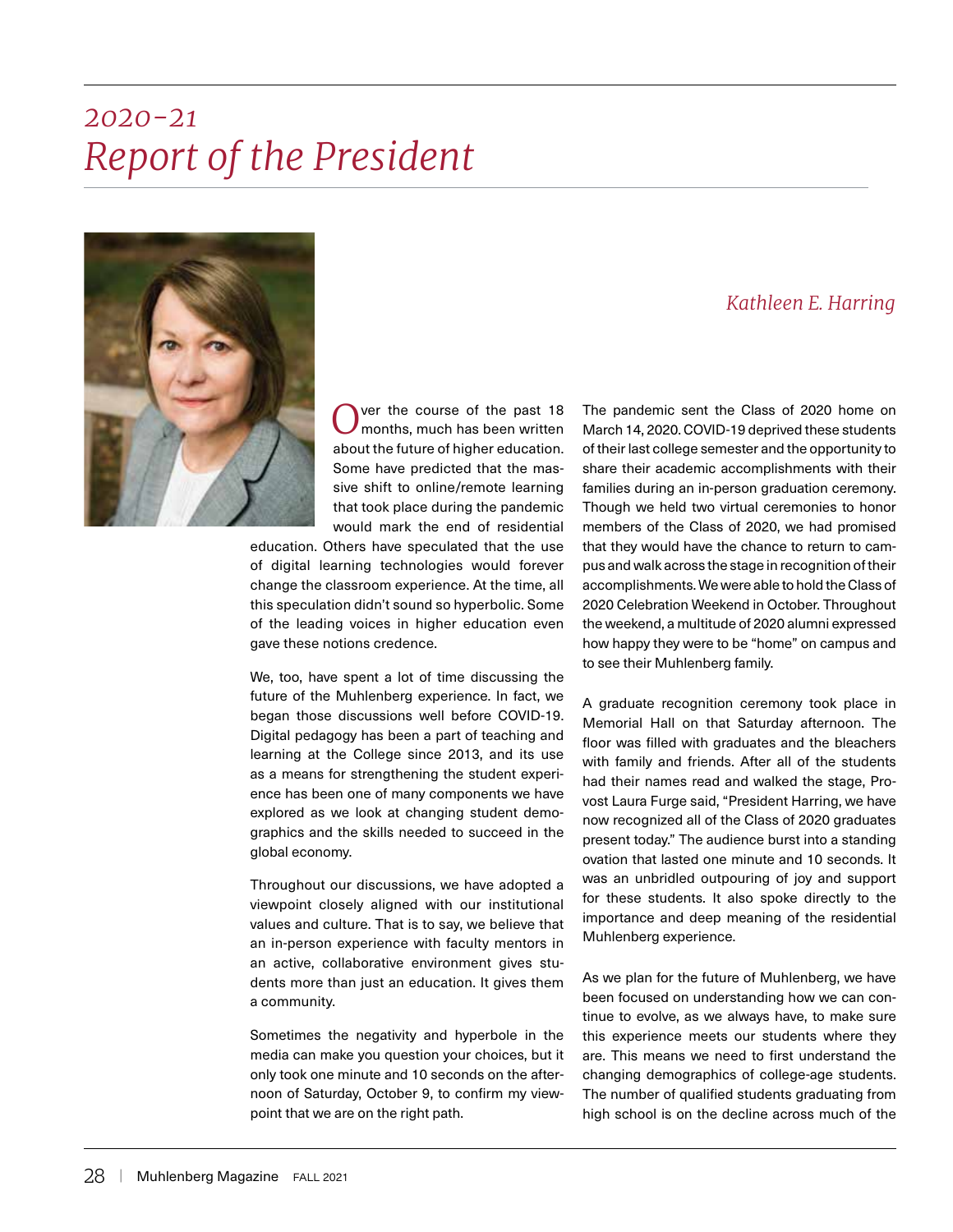

U.S., particularly in the Northeast, where most of our students call home. But within this decline there are two positive changes that we are paying particular attention to: the growth in the number of first-generation students and in the diversity of prospective students. The Class of 2025 that we welcomed to campus this fall includes nearly 17 percent first-generation students and 23 percent students of color—the most diverse class the College has ever seen.

Reflective of the demographic changes is the increase in the number of students eligible for Pell grants. Some of our most talented students are able to attend Muhlenberg because they qualify for this federal support. Recently, a new category around social mobility has been added to the *U.S. News*  educational rankings methodology measuring how colleges and universities provide opportunities for students from diverse backgrounds. The current *U.S. News* ranking for Muhlenberg shows our overall six-year graduation rate at 82 percent while the graduation rate for our Pell students is 99 percent. Pell students at Muhlenberg perform at a high level in their academic accomplishments and as campus leaders.

What do these changes mean for the College?

In the best tradition of the liberal arts, Muhlenberg has a history of adapting to the changing world around us. Whether that be the start of our continuing education program more than 100 years ago, adding a business major in the 1930s or beginning the Emerging Leaders Program in 2011, we always strive to embody the principles of the liberal arts to critically examine information and create solutions for the complex problems facing the College.

Since Muhlenberg's first faculty cohort completed training in digital learning during the spring of 2015, our goal has been to incorporate digital tools as a way to enhance the educational experience. While we continued to train new faculty each year, the pandemic sped the process to include all faculty. It also presented the opportunity to explore new methods and outlets for stu-

dent engagement, scholarship and artistic performance that can be integrated into face-to-face learning experiences across the disciplines. Now faculty across the curriculum have expanded their expertise in digital pedagogy and scholarship, advancing our strategic goal to strengthen students' digital literacy skills. We must continue developing innovative educational experiences and draw upon that same creativity to strengthen the residential student experience.

Muhlenberg's outstanding foundation in digital pedagogy also served us well as we launched our first two graduate programs—the master's of organizational leadership and the master's of applied analytics. These programs, which are built on the College's academic strengths, lay groundwork

for Muhlenberg's future on two levels. More and more professionals, including many of our alumni, are seeking educational opportunities to advance their careers in emerging areas. These programs,

*Now faculty across the curriculum have expanded their expertise in digital pedagogy and scholarship, advancing our strategic goal to strengthen students' digital literacy skills. We must continue developing innovative educational experiences and draw upon that same creativity to strengthen the residential student experience.*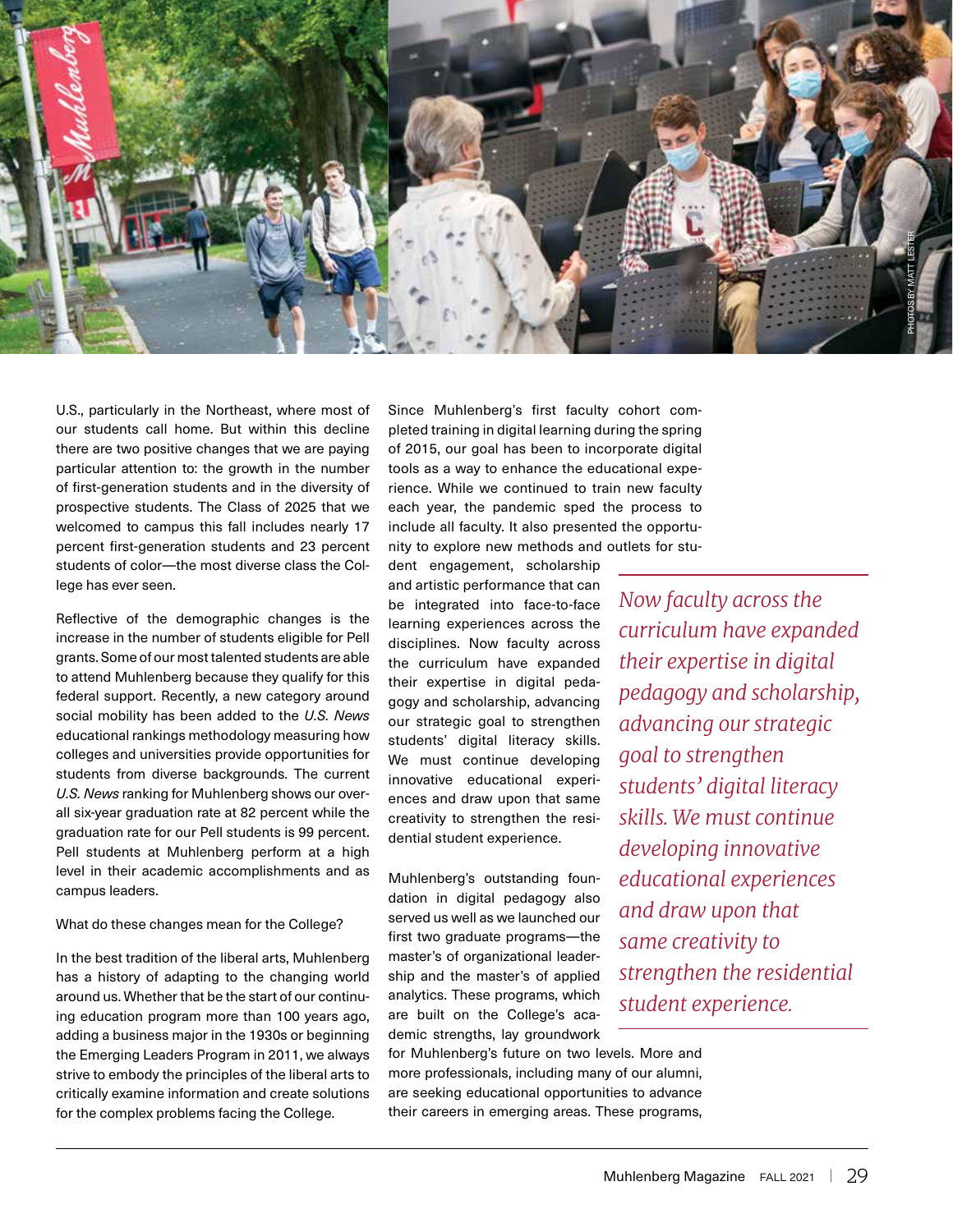

which are unique in the Lehigh Valley, respond to that need. This fall, we also rolled out a new 4+1

*A number of departments have updated their curriculums, giving our students more opportunities for in-depth exploration of new and varied topics. This has always been essential to the liberal arts experience, but often curricular choices are inherited based on well-established, and sometimes narrow, canons.*  program in applied analytics, which allows students to obtain both their bachelor's and master's degrees in five years. Programs like this enhance our academic reputation and the perceived value of a Muhlenberg education.

I am also proud of the work our faculty is doing to revise the curriculum by integrating diverse perspectives across the disciplines. A number of departments have updated their curriculums, giving our students more opportunities for in-depth exploration of new and varied topics. This has always been essential to the liberal arts experience, but often curricular choices are inherited based on well-established, and sometimes narrow, canons. As we move forward, we must

expand our thinking about the curriculum to broaden the student experience.

Formal education is only half the equation in a residential college experience. Over the past 18 months, the College has responded to the changing needs of our students in some incredible ways. So many people play a role in the outstanding student life experience at Muhlenberg that I want to take a moment to recognize them. Staff from the health center, Counseling

Services, campus safety, housing & residence life, student activities, housekeeping, Dining Services and support services have given new meaning to the term "essential staff." I don't believe you will find an institution that performed better—maybe some performed as well, maybe—during the pandemic because of their hard work and dedication to our students and the community.

Another group that has had a tremendous impact on the student experience is the Student Government Association (SGA). The leadership of SGA last year became more active in engaging the student body and creating space for student voices and this year has gone to a whole new level. I encourage you to read the story about SGA President Zaire Carter '22 and his vision for SGA on page 40.

The student body at Muhlenberg is changing, a result of both the pandemic and the shifts in who chooses to attend college. Last year two different grant funds—an experiential learning grant and an emergency grant—were put in place to help students with financial needs related to their Muhlenberg education. These funds help students with costs related to things like travel to conferences, field trip costs or unexpected medical expenses. During the pandemic, these funds also helped many of our remote learning students with things like reliable internet connections and emergency computer needs.

Our return to campus was met with both joy at returning to community and trepidation. Many